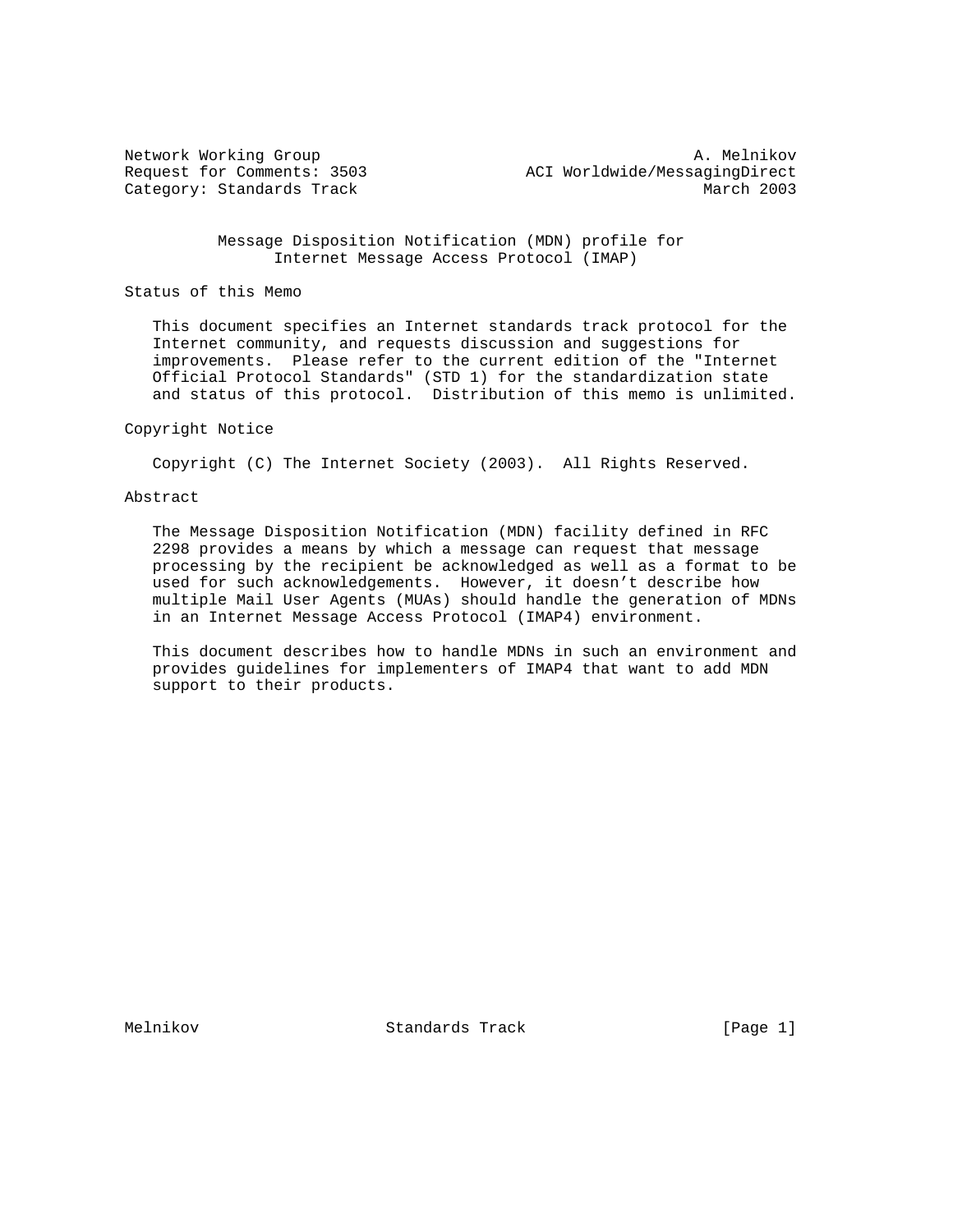Table of Contents

| Conventions Used in this Document | 2                                                                                                                                                                                                                                                                                                                                                   |
|-----------------------------------|-----------------------------------------------------------------------------------------------------------------------------------------------------------------------------------------------------------------------------------------------------------------------------------------------------------------------------------------------------|
|                                   | $\overline{2}$                                                                                                                                                                                                                                                                                                                                      |
|                                   | 3                                                                                                                                                                                                                                                                                                                                                   |
|                                   | .5                                                                                                                                                                                                                                                                                                                                                  |
|                                   | -5                                                                                                                                                                                                                                                                                                                                                  |
|                                   | -5                                                                                                                                                                                                                                                                                                                                                  |
|                                   | 5                                                                                                                                                                                                                                                                                                                                                   |
|                                   | 5                                                                                                                                                                                                                                                                                                                                                   |
|                                   | 5                                                                                                                                                                                                                                                                                                                                                   |
|                                   | 5                                                                                                                                                                                                                                                                                                                                                   |
|                                   | 6                                                                                                                                                                                                                                                                                                                                                   |
|                                   | 6                                                                                                                                                                                                                                                                                                                                                   |
|                                   | 7                                                                                                                                                                                                                                                                                                                                                   |
|                                   | 7                                                                                                                                                                                                                                                                                                                                                   |
|                                   | 7                                                                                                                                                                                                                                                                                                                                                   |
|                                   | -8                                                                                                                                                                                                                                                                                                                                                  |
|                                   | 8                                                                                                                                                                                                                                                                                                                                                   |
|                                   | 9                                                                                                                                                                                                                                                                                                                                                   |
|                                   | 3.1. Client behavior when receiving a message<br>3.2. Client behavior when copying a message<br>3.3. Client behavior when sending a message<br>3.4. Client behavior when saving a temporary message<br>4.1. Server that supports arbitrary keywords<br>4.2. Server that supports only \$MDNSent keyword<br>4.3. Interaction with IMAP ACL extension |

1. Conventions Used in this Document

 "C:" and "S:" in examples show lines sent by the client and server respectively.

 The keywords "MUST", "MUST NOT", "SHOULD", "SHOULD NOT", and "MAY" in this document when typed in uppercase are to be interpreted as defined in "Key words for use in RFCs to Indicate Requirement Levels" [KEYWORDS].

2. Introduction and Overview

 This memo defines an additional [IMAP4] mailbox keyword that allows multiple Mail User Agents (MUAs) to know if a requested receipt notification was sent.

 Message Disposition Notification [MDN] does not require any special support of IMAP in the case where a user has access to the mailstore from only one computer and is using a single MUA. In this case, the MUA behaves as described in [MDN], i.e., the MUA performs automatic processing and generates corresponding MDNs, it performs requested action and, with the user's permission, sends appropriate MDNs. The MUA will not send MDN twice because the MUA keeps track of sent notifications in a local configuration. However, that does not work when IMAP is used to access the same mailstore from different locations or is using different MUAs.

Melnikov Standards Track [Page 2]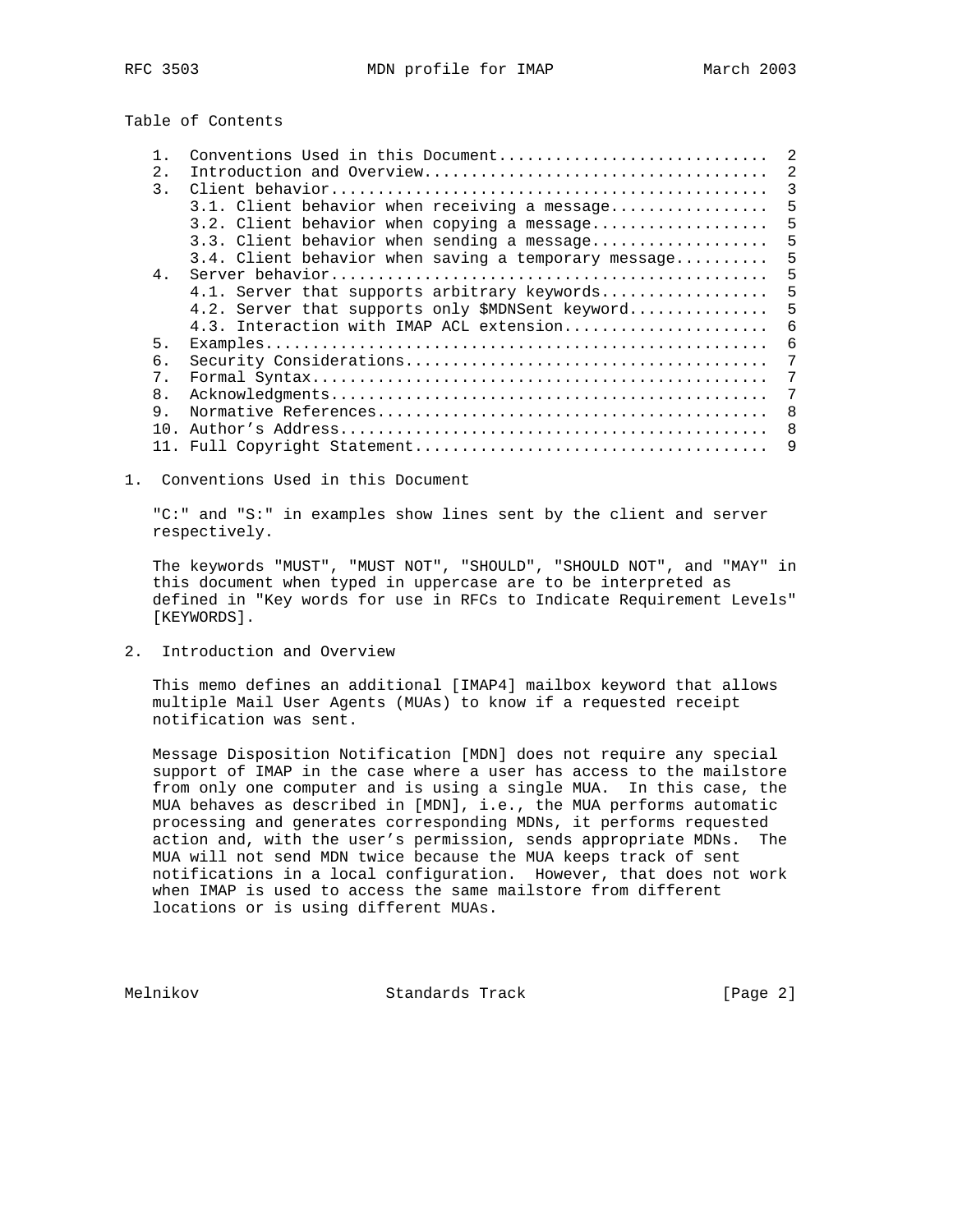This document defines a new special purpose mailbox keyword \$MDNSent that must be used by MUAs. It does not define any new command or response for IMAP, but describes a technique that MUAs should use to achieve interoperability.

 When a client opens a mailbox for the first time, it verifies that the server is capable of storing the \$MDNSent keyword by examining the PERMANENTFLAGS response code. In order to support MDN in IMAP, a server MUST support either the \$MDNSent keyword, or arbitrary message keywords.

3. Client behavior

 The use of IMAP requires few additional steps in mail processing on the client side. The following timeline modifies the timeline found in Section 4 of [MDN].

- -- User composes message.
- -- User tells MUA to send message.
- -- MUA passes message to MSA (original recipient information passed along). MUA [optionally] saves message to a folder for sent mail with \$MDNSent flag set.
- -- MSA sends message to MTA.
- -- Final MTA receives message.
- -- Final MTA delivers message to MUA (possibly generating DSN).
- -- MUA logs into IMAP server, opens mailbox, verifies if mailbox can store \$MDNSent keyword by examining PERMANENTFLAGS response.
- -- MUA performs automatic processing and generates corresponding MDNs ("dispatched", "processed", "deleted", "denied" or "failed" disposition type with "automatic-action" and "MDN-sent automatically" disposition modes) for messages that do not have \$MDNSent keyword, or \Draft flag set. (\*)
- -- MUA sets the \$MDNSent keyword for every message that required an automatic MDN to be sent, whether or not the MDN was sent.
- -- MUA displays a list of messages to user.
- -- User selects a message and requests that some action be performed on it.

Melnikov Standards Track [Page 3]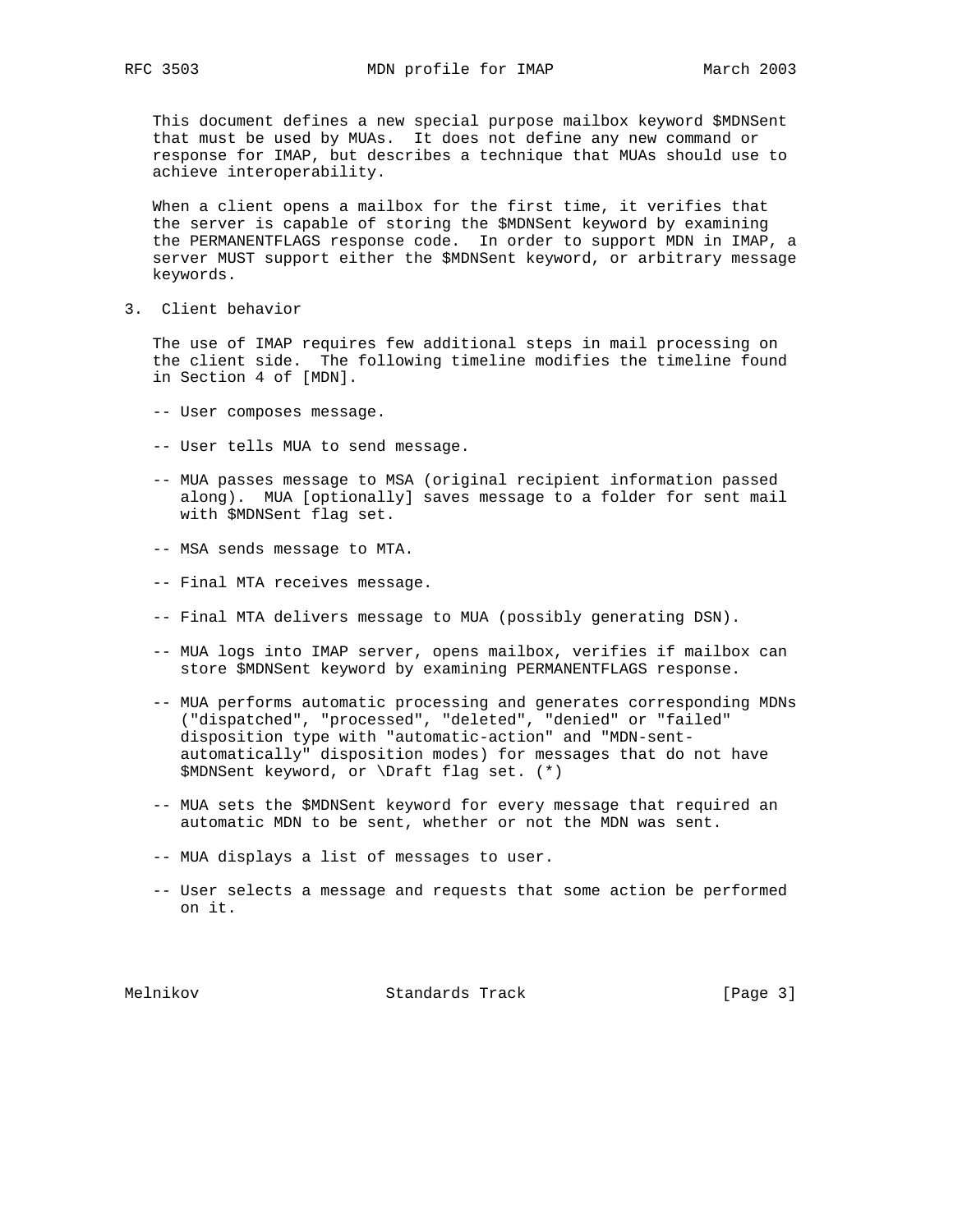- -- MUA performs requested action and, with user's permission, sends appropriate MDN ("displayed", "dispatched", "processed", "deleted", "denied" or "failed" disposition type with "manual action" and "MDN-sent-manually" or "MDN-sent-automatically" disposition mode). If the generated MDN is saved to a mailbox with the APPEND command, the client MUST specify the \$MDNSent keyword in the APPEND.
- -- MUA sets the \$MDNSent keyword for all messages for which the user confirmed the dispatching of disposition (or was explicitly prohibited to do so).
- -- User possibly performs other actions on message, but no further MDNs are generated.
- (\*) Note: MUA MUST NOT use \Recent flag as an indicator that it should send MDN, because according to [IMAP4], "If multiple connections have the same mailbox selected simultaneously, it is undefined which of these connections will see newly-arrived messages with \Recent set and which will see it without \Recent set". Thus, using \Recent as an indicator will cause unpredictable client behavior with different IMAP4 servers. However, the client MAY use \Seen flag as one of the indicators that MDN must not be sent. The client MUST NOT use any other standard flags, like \Draft or \Answered, to indicate that MDN was previously sent, because they have different well known meaning. In any case, in the presence of the \$MDNSent keyword, the client MUST ignore all other flags or keywords for the purpose of generating an MDN and MUST NOT send the MDN.

 When the client opens a mailbox for the first time, it must verify that the server supports the \$MDNSent keyword, or arbitrary message keywords by examining PERMANENTFLAGS response code.

 The client MUST NOT try to set the \$MDNSent keyword if the server is incapable of storing it permanently.

 The client MUST be prepared to receive NO from the server as the result of STORE \$MDNSent when the server advertises the support of storing arbitrary keywords, because the server may limit the number of message keywords it can store in a particular mailbox. A client SHOULD NOT send MDN if it fails to store the \$MDNSent keyword.

 Once the \$MDNSent keyword is set, it MUST NOT be unset by a client. The client MAY set the \$MDNSent keyword when a user denies sending the notification. This prohibits all other MUAs from sending MDN for this message.

Melnikov Standards Track [Page 4]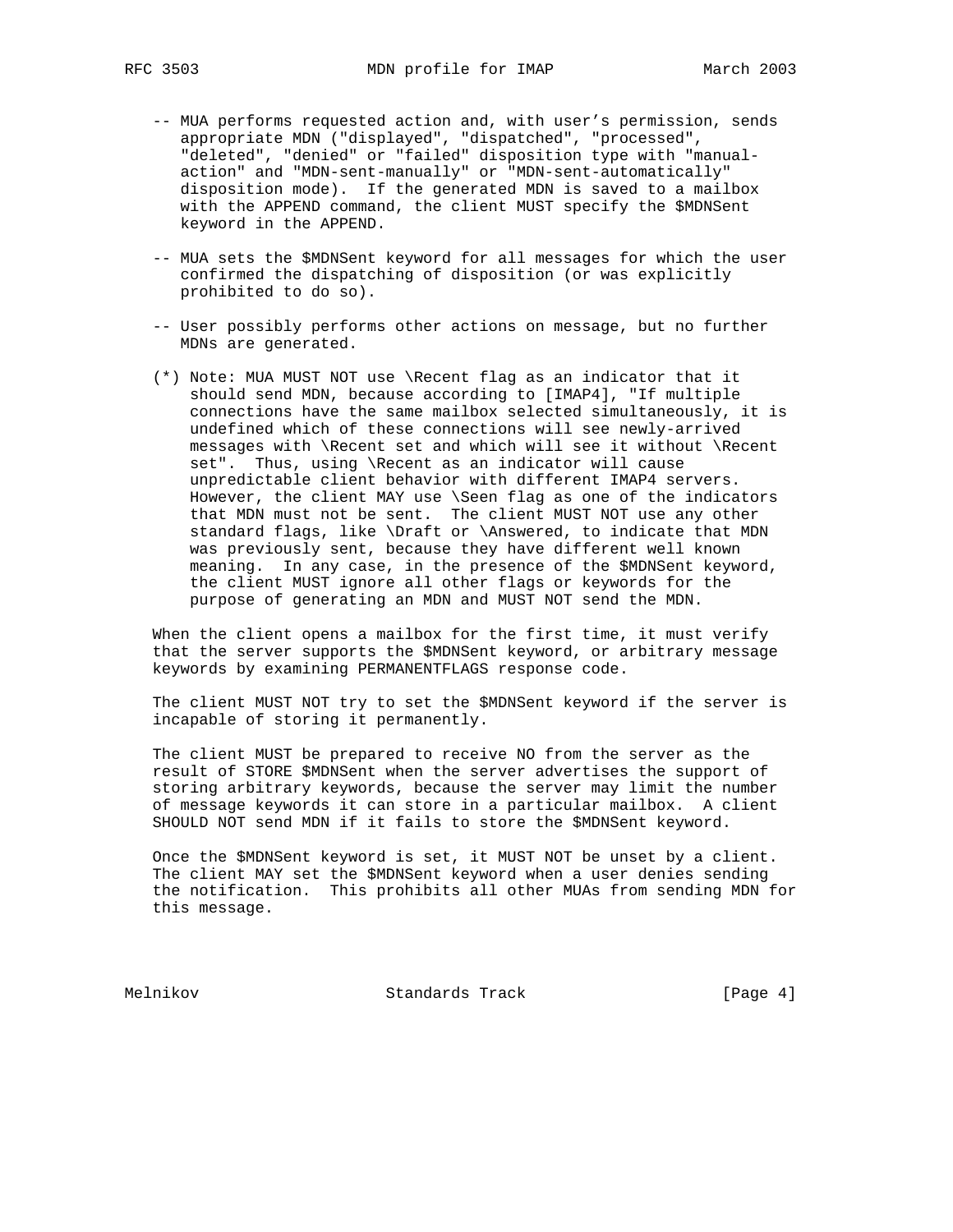3.1. Client behavior when receiving a message

 The client MUST NOT send MDN if a message has the \$MDNSent keyword set. It also MUST NOT send MDN if a message has \Draft flag, because some clients use this flag to mark a message as incomplete.

 See the timeline in section 3 for details on client behavior when receiving a message.

3.2. Client behavior when copying a message

 The client SHOULD verify that \$MDNSent is preserved on a COPY operation. Furthermore, when a message is copied between servers with the APPEND command, the client MUST set the \$MDNSent keyword correctly.

3.3. Client behavior when sending a message

 When saving a sent message to any folder, the client MUST set the \$MDNSent keyword to prevent another client from sending MDN for the message.

3.4. Client behavior when saving a temporary message

 When saving an unfinished message to any folder client MUST set \$MDNSent keyword to prevent another client from sending MDN for the message.

4. Server behavior

 Server implementors that want to follow this specification must insure that their server complies with either section 4.1 or section 4.2. If the server also supports the IMAP [ACL] extension, it MUST also comply with the section 4.3.

4.1. Server that supports arbitrary keywords

 No changes are required from the server to make it compatible with the extension described in this document if it supports arbitrary keywords.

4.2. Server that supports only \$MDNSent keyword

 Servers that support only the \$MDNSent keyword MUST preserve it on the COPY operation. It is also expected that a server that supports SEARCH <flag> will also support the SEARCH KEYWORD \$MDNSent.

Melnikov Standards Track [Page 5]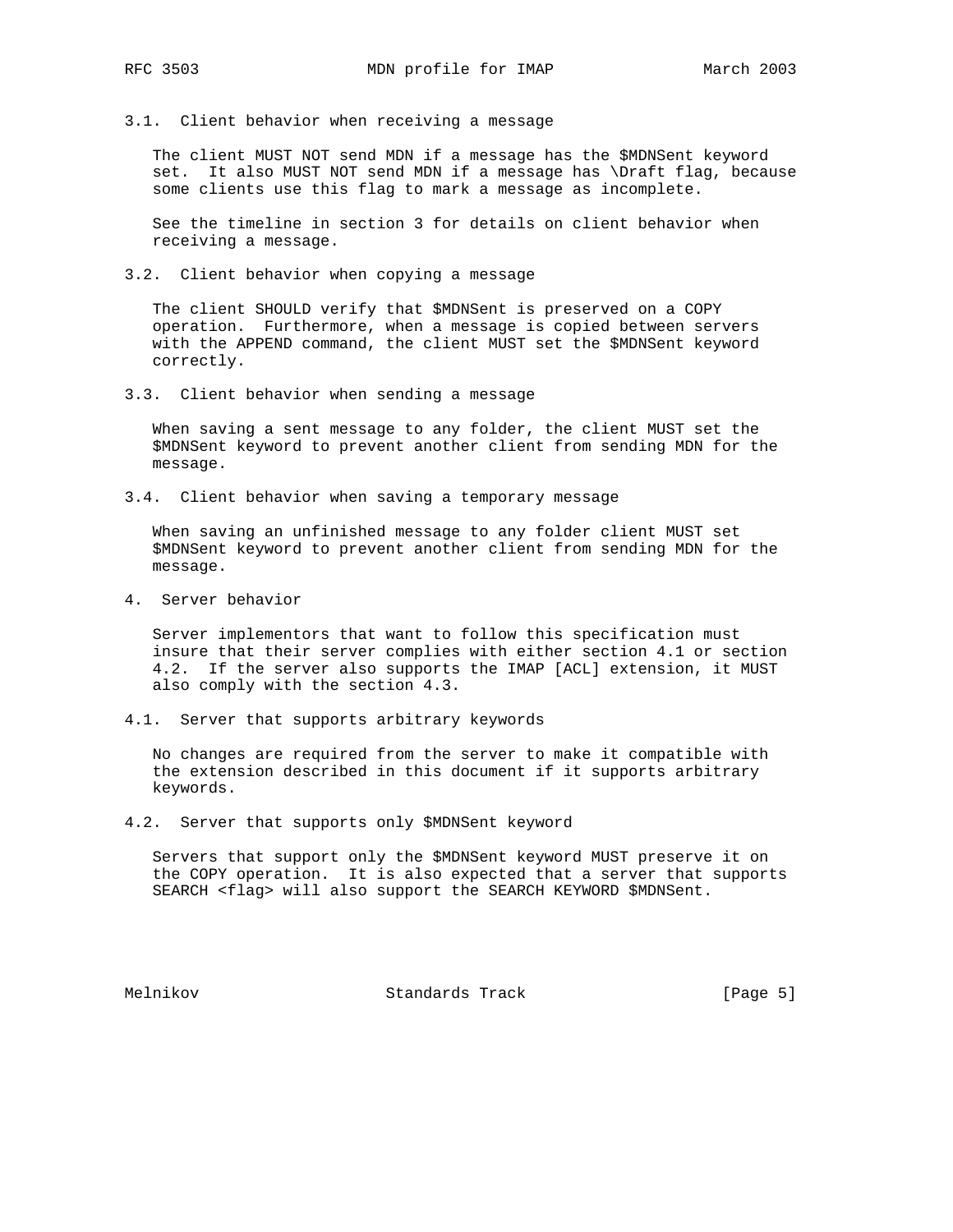# 4.3. Interaction with IMAP ACL extension

 Any server that conforms to either 4.1 or 4.2 and also supports the IMAP [ACL] extension, SHOULD preserve the \$MDNSent keyword on COPY even if the client does not have 'w' right. This will prevent the generation of a duplicated MDN for the same message. Note that the server MUST still check if the client has rights to perform the COPY operation on a message according to [ACL].

### 5. Examples

- 1) MUA opens mailbox for the first time.
- a) The server supports storing of arbitrary keywords

 C: a100 select INBOX S: \* FLAGS (\Flagged \Draft \Deleted \Seen) S: \* OK [PERMANENTFLAGS (\Flagged \Draft \Deleted \Seen \\*)] S: \* 5 EXISTS S: \* 3 RECENT S: \* OK [UIDVALIDITY 894294713] S: a100 OK [READ-WRITE] Completed b) The server supports storing of the \$MDNSent keyword C: a100 select INBOX S: \* FLAGS (\Flagged \Draft \Deleted \Seen \$MDNSent) S: \* OK [PERMANENTFLAGS (\Flagged \Draft \Deleted \Seen \$MDNSent)] S: \* 5 EXISTS S: \* 3 RECENT S: \* OK [UIDVALIDITY 894294713] S: a100 OK [READ-WRITE] Completed 2) The MUA successfully sets the \$MDNSent keyword C: a200 STORE 4 +FLAGS (\$MDNSent) S: \* 4 FETCH (FLAGS (\Flagged \Seen \$MDNSent)) S: \* FLAGS (\$MDNSent \Flagged \Deleted \Draft \Seen) S: \* OK [PERMANENTFLAGS (\$MDNSent \Flagged \Deleted \Draft \Seen \\*)] S: a200 OK STORE completed 3) The server refuses to store the \$MDNSent keyword C: a200 STORE 4 +FLAGS (\$MDNSent) S: a200 NO STORE failed : no space left to store \$MDNSent keyword

Melnikov Standards Track [Page 6]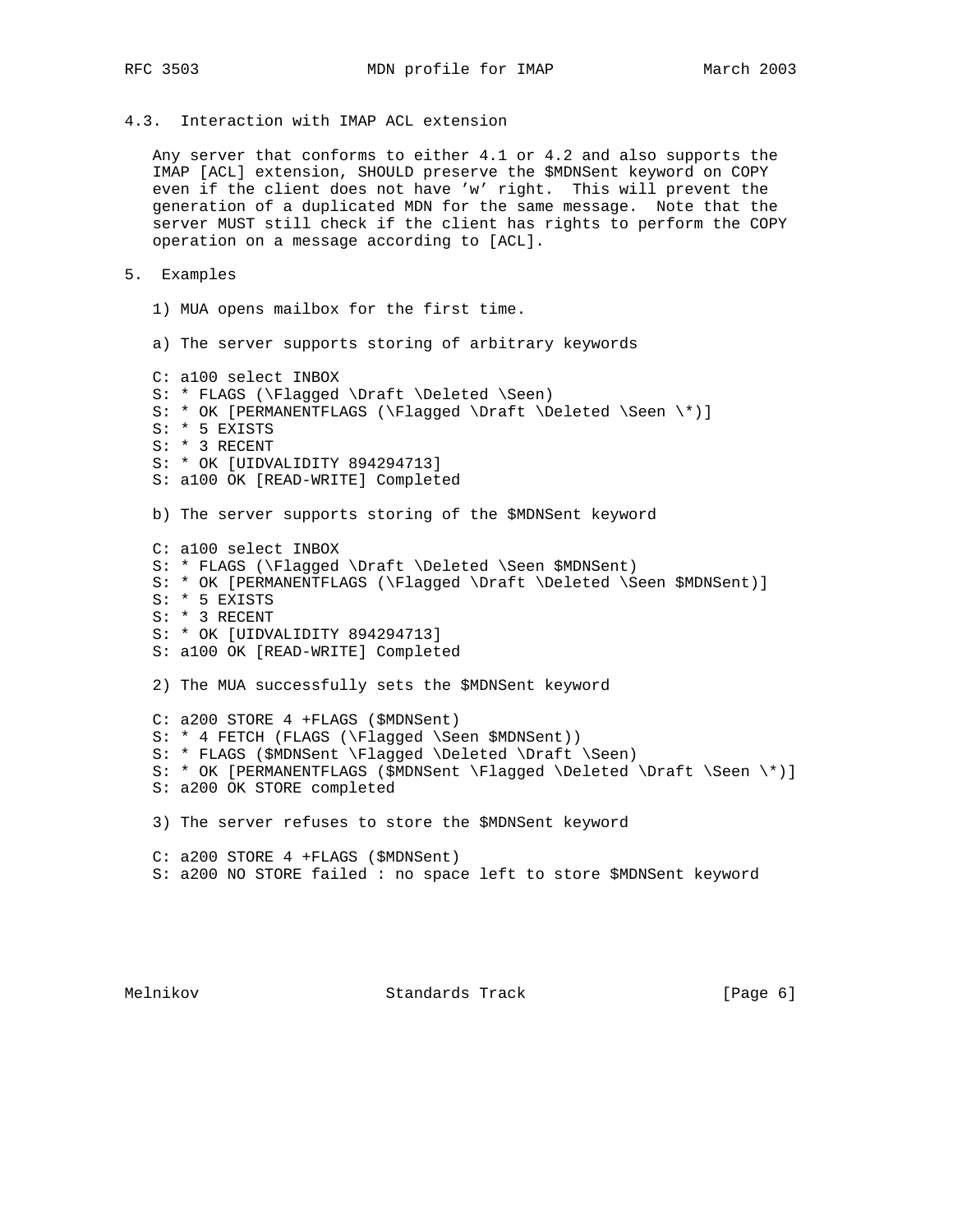4) All clients and servers MUST treat the \$MDNSent keyword as case insensitive in all operations, as stated in [IMAP].

 C: a300 FETCH 1:\* FLAGS S: \* 1 FETCH (FLAGS (\Seen)) S: \* 2 FETCH (FLAGS (\Answered \Seen \$MdnSENt)) S: \* 3 FETCH (FLAGS ()) S: \* 4 FETCH (FLAGS (\Flagged \Seen \$MdnSENT)) S: \* 5 FETCH (FLAGS (\$MDNSent)) S: \* 6 FETCH (FLAGS (\Recent)) S: a300 OK FETCH completed C: a400 SEARCH KEYWORDS \$mdnsent S: \* SEARCH 2 4 5 S: a400 OK SEARCH completed

6. Security Considerations

 There are no known security issues with this extension, not found in [MDN] and/or [IMAP4].

 Section 4.3 changes ACL checking requirements on an IMAP server that implements IMAP [ACL] extension.

7. Formal Syntax

 The following syntax specification uses the augmented Backus-Naur Form (BNF) notation as specified in [RFC-822], as modified by [IMAP4]. Non-terminals referenced, but not defined below, are as defined by [IMAP4].

 Except as noted otherwise, all alphabetic characters are case insensitive. The use of upper or lower case characters to define token strings is for editorial clarity only. Implementations MUST accept these strings in a case-insensitive fashion.

flag\_keyword ::= "\$MDNSent" / other\_keywords

other\_keywords ::= atom

8. Acknowledgments

 This document is the product of discussions that took place on the IMAP mailing list. Special gratitude to Cyrus Daboo and Randall Gellens for reviewing the document.

Thank you to my father who as he has helped to make me what I am. I miss you terribly.

Melnikov Standards Track [Page 7]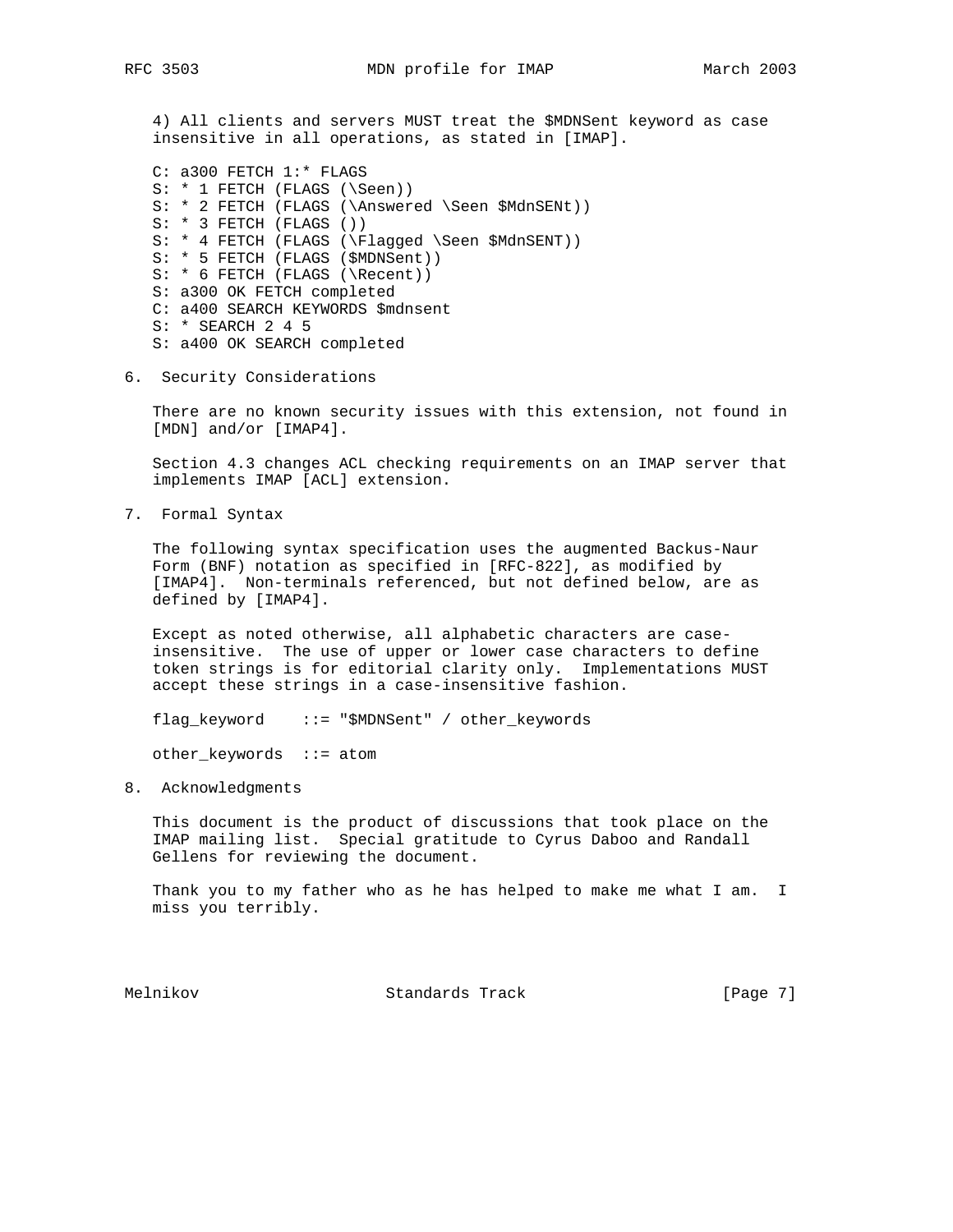- 9. Normative References
	- [KEYWORDS] Bradner, S., "Key words for use in RFCs to Indicate Requirement Levels", BCP 14, RFC 2119, March 1997.
	- [MDN] Fajman, R., "An Extensible Message Format for Message Disposition Notifications", RFC 2298, March 1998.
	- [IMAP4] Crispin, M., "Internet Message Access Protocol Version 4rev1", RFC 3501, March 2003.
	- [ACL] Myers, J., "IMAP4 ACL extension", RFC 2086, January 1997.
- 10. Author's Address

 Alexey Melnikov ACI Worldwide/MessagingDirect 59 Clarendon Road Watford, Hertfordshire United Kingdom, WD17 1FQ

 Phone: +44 1923 81 2877 EMail: mel@messagingdirect.com

Melnikov Standards Track [Page 8]